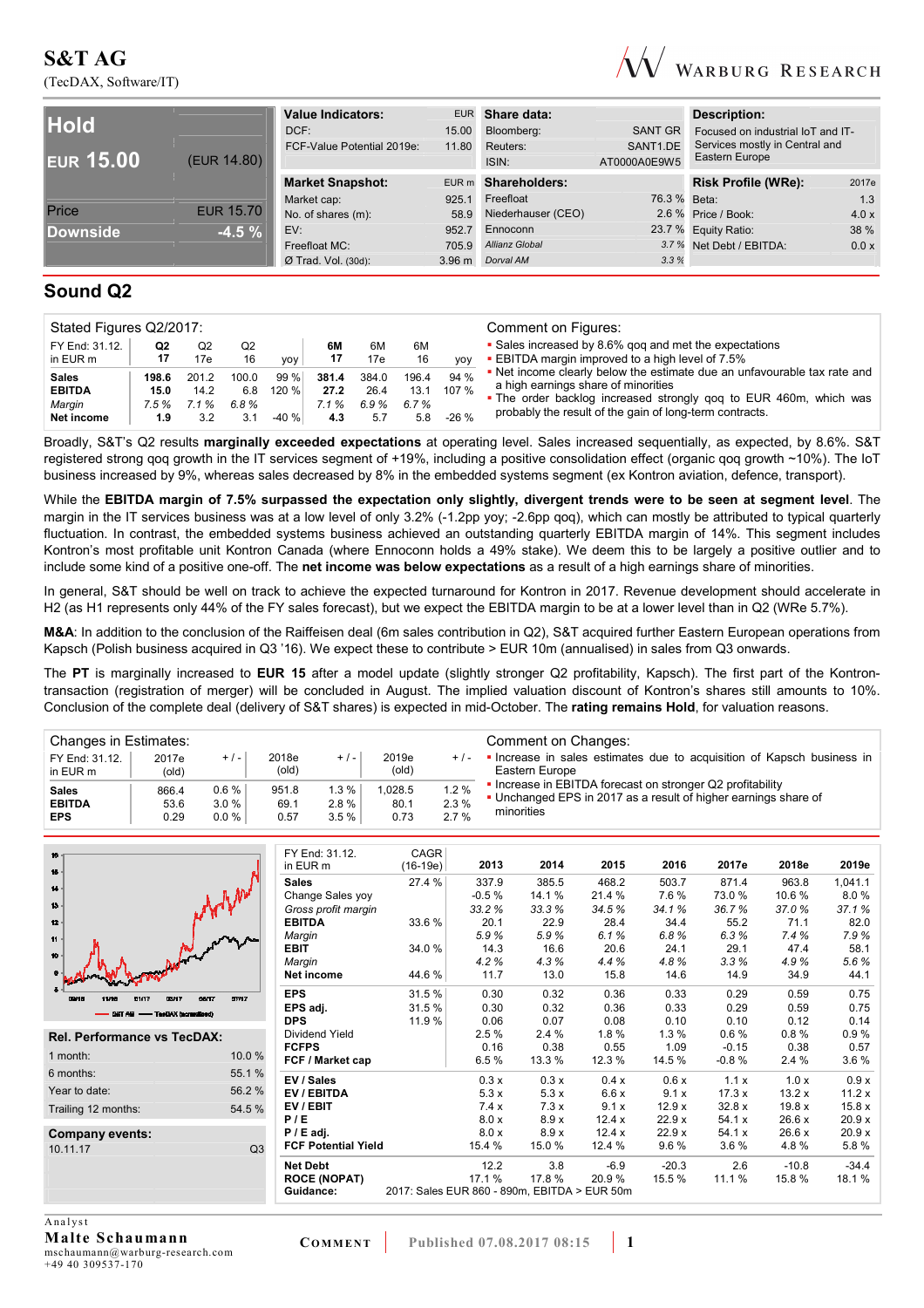



# **Company Background**

- The S&T AG is a supplier of IT services with a focus on Eastern Europe and Germany, Austria, Switzerland
- In recent years, S&T was refocused on soft- and hardware solutions aiming at the IoT-market
- The acquisition of Kontron strengthens the embedded hardware competence and provides access to industrial, medical or communication customers

# **Competitive Quality**

- The combination of S&T's software- and security-competence with Kontron's hardware expertise adds cross-selling-opportunities in the growing IoT-market, especially as security becomes an increasingly relevant feature
- Kontron's #2 positioning in the embedded computer area secures access to leading customers and provides the foundation for one of the strongest R&D pools in the embedded market in combination with S&Ts software expertise
- The cooperation with Foxconn provides access to to low cost production capabilities and can provide the foundation for additional future business areas (e.g. embedded server)
- About one-third of S&T's employees are specialised development engineers with a high level of expertise in the area of IoT niche products and embedded systems.
- S&T has been present in Eastern Europe for decades. Generally, the competitive pressure is lower in this region than in the more developed countries.

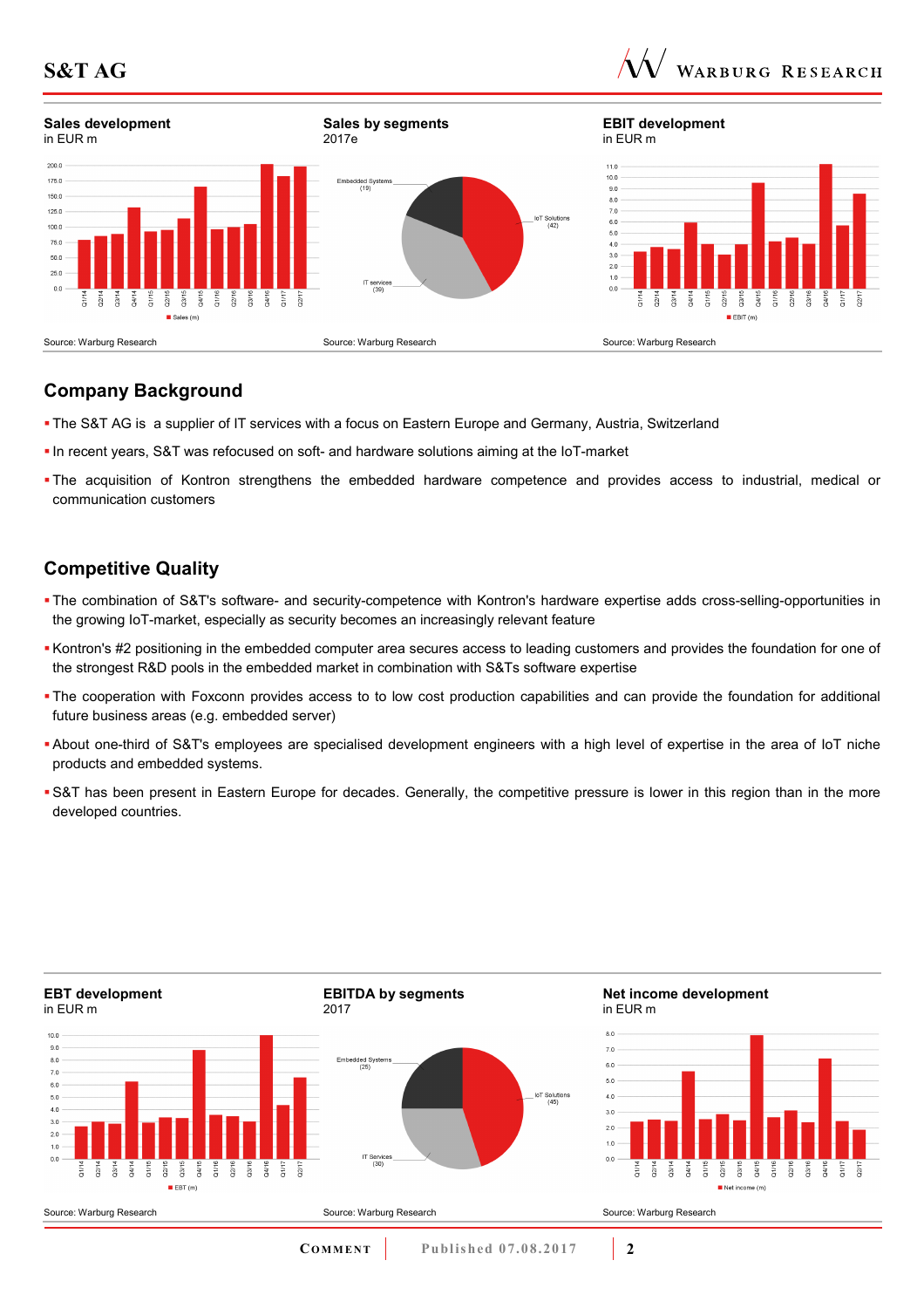

| <b>DCF</b> model               |         |                          |                           |         |         |         |                     |                              |                            |         |             |                       |         |             |
|--------------------------------|---------|--------------------------|---------------------------|---------|---------|---------|---------------------|------------------------------|----------------------------|---------|-------------|-----------------------|---------|-------------|
|                                |         | Detailed forecast period |                           |         |         |         |                     |                              | <b>Transitional period</b> |         |             |                       |         | Term. Value |
| Figures in EUR m               | 2017e   | 2018e                    | 2019e                     | 2020e   | 2021e   | 2022e   | 2023e               | 2024e                        | 2025e                      | 2026e   | 2027e       | 2028e                 | 2029e   |             |
| Sales                          | 871.4   | 963.8                    | 1,041.1                   | 1,113.9 | 1,191.9 | 1,263.4 | 1,339.2             | 1,406.2                      | 1,476.5                    | 1,535.6 | 1,597.0     | 1,644.9               | 1,677.8 |             |
| Sales change                   | 73.0%   | 10.6%                    | 8.0%                      | 7.0%    | 7.0%    | 6.0%    | 6.0%                | 5.0%                         | 5.0%                       | 4.0%    | 4.0%        | 3.0%                  | 2.0%    | 2.0%        |
| <b>EBIT</b>                    | 29.1    | 47.4                     | 58.1                      | 66.8    | 75.1    | 84.7    | 93.7                | 101.2                        | 106.3                      | 110.6   | 115.0       | 118.4                 | 120.8   |             |
| EBIT-margin                    | 3.3%    | 4.9%                     | 5.6%                      | 6.0%    | 6.3%    | 6.7%    | 7.0%                | 7.2%                         | 7.2%                       | 7.2%    | 7.2%        | 7.2%                  | 7.2%    |             |
| Tax rate (EBT)                 | 10.0%   | 13.0%                    | 13.0%                     | 17.9%   | 17.9%   | 18.0%   | 23.5%               | 26.0%                        | 26.0%                      | 26.0%   | 26.0%       | 26.0%                 | 26.0%   |             |
| <b>NOPAT</b>                   | 26.2    | 41.3                     | 50.5                      | 54.9    | 61.6    | 69.4    | 71.7                | 74.9                         | 78.7                       | 81.8    | 85.1        | 87.6                  | 89.4    |             |
| Depreciation                   | 26.1    | 23.6                     | 23.9                      | 20.1    | 21.5    | 22.7    | 24.1                | 25.3                         | 26.6                       | 27.6    | 28.7        | 29.6                  | 30.2    |             |
| in % of Sales                  | 3.0%    | 2.5%                     | 2.3%                      | 1.8%    | 1.8%    | 1.8%    | 1.8%                | 1.8%                         | 1.8%                       | 1.8%    | 1.8%        | 1.8%                  | 1.8%    |             |
| Changes in provisions          | 0.0     | 0.0                      | 0.0                       | 0.0     | 0.0     | 0.0     | 0.0                 | 0.0                          | 0.0                        | 0.0     | 0.0         | 0.0                   | 0.0     |             |
| Change in Liquidity from       |         |                          |                           |         |         |         |                     |                              |                            |         |             |                       |         |             |
| - Working Capital              | 13.4    | 16.7                     | 14.9                      | 12.7    | 11.7    | 10.7    | 11.4                | 10.0                         | 10.5                       | 8.9     | 9.2         | 7.2                   | 4.9     |             |
| - Capex                        | 22.0    | 22.0                     | 22.0                      | 22.3    | 23.8    | 25.3    | 26.8                | 28.1                         | 29.5                       | 30.7    | 31.9        | 32.9                  | 31.9    |             |
| Capex in % of Sales            | 2.5%    | 2.3%                     | 2.1%                      | 2.0%    | 2.0%    | 2.0%    | 2.0%                | 2.0%                         | 2.0%                       | 2.0%    | 2.0%        | 2.0%                  | 1.9%    |             |
| Other                          | 5.5     | 2.5                      | 2.5                       | 2.7     | 2.9     | 3.0     | 3.2                 | 3.4                          | 3.5                        | 3.7     | 3.8         | 4.0                   | 4.0     |             |
| Free Cash Flow (WACC<br>Model) | 11.4    | 23.7                     | 35.1                      | 37.2    | 44.7    | 53.2    | 54.4                | 58.7                         | 61.6                       | 66.2    | 68.8        | 73.2                  | 78.8    | 80          |
| PV of FCF                      | 11.2    | 21.5                     | 29.5                      | 29.0    | 32.2    | 35.4    | 33.6                | 33.5                         | 32.6                       | 32.4    | 31.2        | 30.7                  | 30.6    | 518         |
| share of PVs                   |         | 6.89%                    |                           |         |         |         |                     | 35.64 %                      |                            |         |             |                       |         | 57.46 %     |
| Model parameter                |         |                          |                           |         |         |         |                     | Valuation (m)                |                            |         |             |                       |         |             |
| Derivation of WACC:            |         |                          | Derivation of Beta:       |         |         |         |                     | Present values 2029e         |                            | 383     |             |                       |         |             |
|                                |         |                          |                           |         |         |         |                     | <b>Terminal Value</b>        |                            | 518     |             |                       |         |             |
| Debt ratio                     | 11.00 % |                          | <b>Financial Strength</b> |         |         | 1.20    |                     | <b>Financial liabilities</b> |                            |         | 94          |                       |         |             |
| Cost of debt (after tax)       | 3.0%    |                          | Liquidity (share)         |         |         | 1.20    |                     | <b>Pension liabilities</b>   |                            |         | 12          |                       |         |             |
| Market return                  | 7.00 %  |                          | Cyclicality               |         |         | 1.25    | Hybrid capital      |                              |                            |         | $\mathbf 0$ |                       |         |             |
| Risk free rate                 | 1.50 %  |                          | Transparency              |         |         | 1.60    |                     | Minority interest            |                            |         | 5           |                       |         |             |
|                                |         |                          | Others                    |         |         | 1.25    |                     | Market val. of investments   |                            |         | $\mathbf 0$ |                       |         |             |
|                                |         |                          |                           |         |         |         | Liquidity           |                              |                            |         | 89          | No. of shares (m)     |         | 58.9        |
| <b>WACC</b>                    | 8.02%   |                          | <b>Beta</b>               |         |         | 1.30    | <b>Equity Value</b> |                              |                            | 880     |             | Value per share (EUR) |         | 14.94       |

#### **Sensitivity Value per Share (EUR)**

|                   | <b>Terminal Growth</b> |        |       |                                      |       |       |       |                  | Delta EBIT-margin |         |       |                                                   |       |       |       |
|-------------------|------------------------|--------|-------|--------------------------------------|-------|-------|-------|------------------|-------------------|---------|-------|---------------------------------------------------|-------|-------|-------|
| <b>Beta WACC</b>  | $1.25 \%$              | 1.50 % |       | $1.75\%$ 2.00 % 2.25 % 2.50 % 2.75 % |       |       |       | <b>Beta WACC</b> | -1.5 pp           | -1.0 pp |       | $-0.5$ pp $+0.0$ pp $+0.5$ pp $+1.0$ pp $+1.5$ pp |       |       |       |
| $1.50$ $9.0\%$    | 11.85                  | 12.05  | 12.26 | 12.50                                | 12.74 | 13.01 | 13.30 | $1.50$ $9.0\%$   | 8.90              | 10.10   | 11.30 | 12.50                                             | 13.69 | 14.89 | 16.09 |
| 1.40 $8.5\%$      | 12.83                  | 13.07  | 13.34 | 13.62                                | 13.93 | 14.26 | 14.62 | 1.40 $8.5\%$     | 9.75              | 11.04   | 12.33 | 13.62                                             | 14.91 | 16.20 | 17.49 |
| $1.35$ 8.3 %      | 13.38                  | 13.65  | 13.94 | 14.25                                | 14.59 | 14.96 | 15.37 | $1.35$ 8.3 %     | 10.23             | 11.57   | 12.91 | 14.25                                             | 15.59 | 16.94 | 18.28 |
| $1.30\quad 8.0\%$ | 13.97                  | 14.27  | 14.59 | 14.94                                | 15.32 | 15.73 | 16.19 | 1.30 $8.0\%$     | 10 75             | 12.15   | 13.54 | 14.94                                             | 16.34 | 17.73 | 19.13 |
| $1.25$ 7.8 %      | 14.60                  | 14.93  | 15.29 | 15.69                                | 16.11 | 16.58 | 17.09 | $1.25$ 7.8 %     | 11.32             | 12.77   | 14.23 | 15.69                                             | 17.14 | 18.60 | 20.06 |
| 1.20 $7.5\%$      | 15.29                  | 15.66  | 16.06 | 16.50                                | 16.98 | 17.51 | 18.10 | 1.20 $7.5\%$     | 11.94             | 13.46   | 14.98 | 16.50                                             | 18.02 | 19.55 | 21.07 |
| 1.10 $7.0\%$      | 16.85                  | 17.31  | 17.82 | 18.38                                | 19.00 | 19.69 | 20.46 | 1.10 $7.0\%$     | 13.36             | 15.04   | 16.71 | 18.38                                             | 20.06 | 21.73 | 23.40 |

**For the coming years, high single digit growth is expected.** 

The turnaround of Kontron and rising software sales should result in increasing margins at group level

Model reflects payments for restructuring measures and liabilities from past acquisitions (total EUR 35m)

Existing tax-losses should decrease the tax-rate until 2022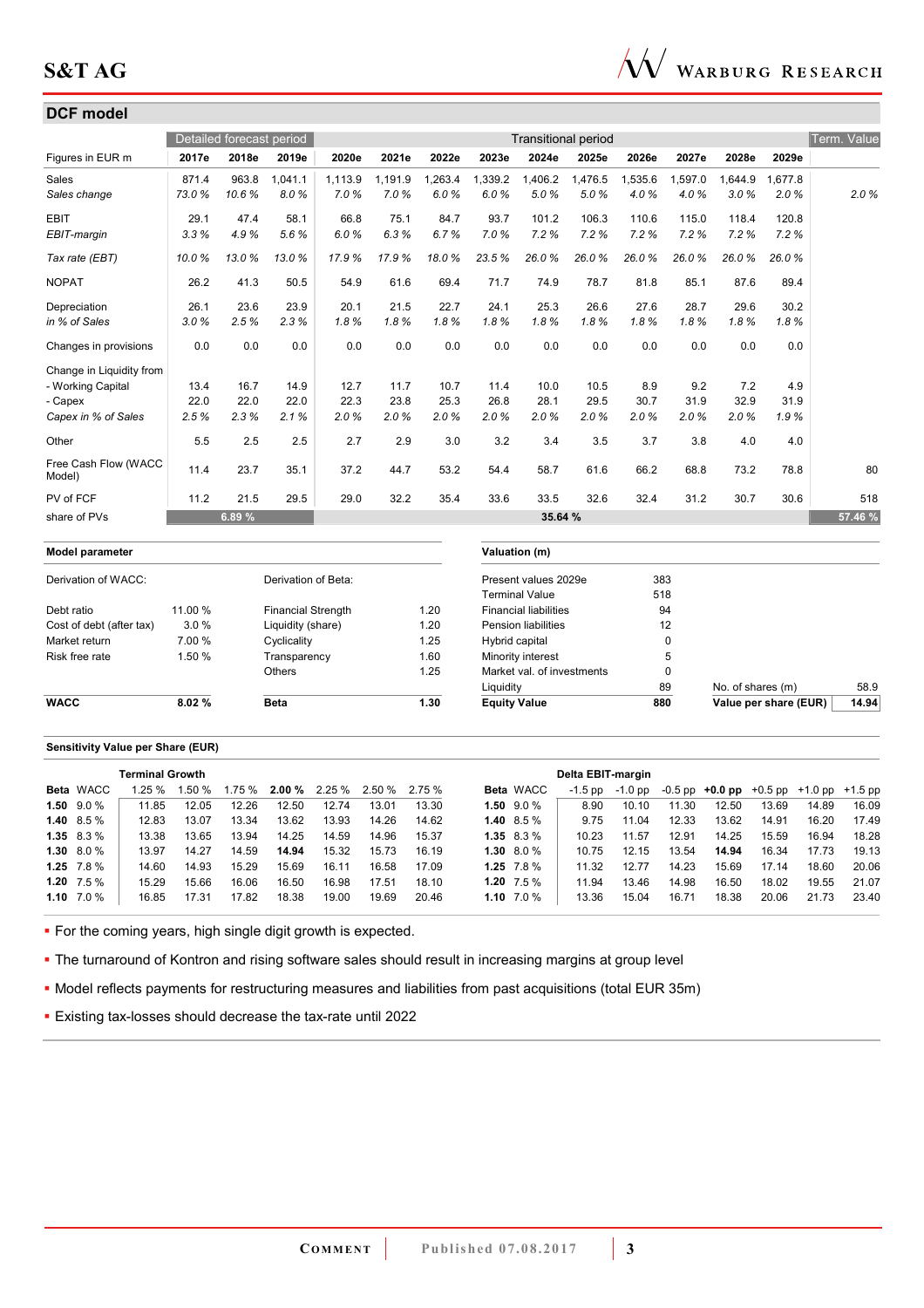## **Free Cash Flow Value Potential**

Warburg Research's valuation tool "FCF Value Potential" reflects the ability of the company to generate sustainable free cash flows. It is based on the "FCF potential" - a FCF "ex growth" figure - which assumes unchanged working capital and pure maintenance capex. A value indication is derived via the perpetuity of a given year's "FCF potential" with consideration of the weighted costs of capital. The fluctuating value indications over time add a timing element to the DCF model (our preferred valuation tool).

 $\overline{\mathcal{N}}$  Warburg Research

| in EUR m                               | 2013    | 2014    | 2015    | 2016    | 2017e    | 2018e    | 2019e    |
|----------------------------------------|---------|---------|---------|---------|----------|----------|----------|
| Net Income before minorities           | 11.9    | 14.0    | 17.6    | 20.4    | 21.2     | 37.4     | 46.6     |
| + Depreciation + Amortisation          | 5.8     | 6.3     | 7.7     | 10.3    | 26.1     | 23.6     | 23.9     |
| - Net Interest Income                  | $-2.2$  | $-1.8$  | $-2.2$  | $-4.0$  | $-5.5$   | $-4.5$   | $-4.5$   |
| Maintenance Capex                      | 3.6     | 4.0     | 4.4     | 4.8     | 15.0     | 15.0     | 15.0     |
| + Other                                | 0.0     | 0.0     | 0.0     | 0.0     | $-3.8$   | $-5.6$   | $-7.0$   |
| = Free Cash Flow Potential             | 16.3    | 18.1    | 23.2    | 29.9    | 34.1     | 44.9     | 53.1     |
| FCF Potential Yield (on market EV)     | 15.4 %  | 15.0%   | 12.4 %  | 9.6%    | 3.6%     | 4.8%     | 5.8%     |
| <b>WACC</b>                            | 8.02%   | 8.02%   | 8.02%   | 8.02%   | 8.02%    | 8.02%    | 8.02%    |
| = Enterprise Value (EV)                | 106.0   | 121.0   | 187.5   | 311.6   | 952.7    | 939.4    | 915.8    |
| = Fair Enterprise Value                | 203.3   | 225.8   | 288.6   | 372.4   | 424.8    | 559.5    | 661.4    |
| - Net Debt (Cash)                      | $-32.0$ | $-32.0$ | $-32.0$ | $-32.0$ | $-9.0$   | $-22.4$  | $-46.0$  |
| <b>Pension Liabilities</b>             | 11.6    | 11.6    | 11.6    | 11.6    | 11.6     | 11.6     | 11.6     |
| - Other                                | 0.0     | 0.0     | 0.0     | 0.0     | 0.0      | 0.0      | 0.0      |
| - Market value of minorities           | 0.0     | 0.0     | 0.0     | 0.0     | 25.0     | 25.0     | 25.0     |
| + Market value of investments          | 0.0     | 0.0     | 0.0     | 0.0     | 22.0     | 25.0     | 22.0     |
| = Fair Market Capitalisation           | 223.6   | 246.2   | 309.0   | 392.7   | 419.2    | 570.3    | 692.8    |
| Aktienanzahl (Mio.)                    | 39.2    | 41.0    | 43.5    | 44.0    | 51.4     | 58.9     | 58.9     |
| = Fair value per share (EUR)           | 5.70    | 6.01    | 7.10    | 8.93    | 8.15     | 9.68     | 11.76    |
| premium $(-)$ / discount $(+)$ in %    |         |         |         |         | $-48.1%$ | $-38.4%$ | $-25.1%$ |
| Sensitivity Fair value per Share (EUR) |         |         |         |         |          |          |          |
| 11.02 %                                | 2.86    | 3.13    | 3.91    | 4.94    | 5.15     | 7.09     | 8.70     |
| 10.02 %                                | 3.11    | 3.41    | 4.27    | 5.40    | 5.68     | 7.78     | 9.52     |
| 9.02%                                  | 3.41    | 3.75    | 4.70    | 5.96    | 6.31     | 8.63     | 10.51    |
| <b>WACC</b><br>8.02%                   | 3.80    | 4.18    | 5.24    | 6.66    | 7.11     | 9.68     | 11.76    |
| 7.02%                                  | 4.29    | 4.72    | 5.94    | 7.56    | 8.14     | 11.03    | 13.35    |
| 6.02%                                  | 4.94    | 5.45    | 6.87    | 8.76    | 9.51     | 12.83    | 15.48    |
| 5.02%                                  | 5.86    | 6.47    | 8.17    | 10.44   | 11.42    | 15.35    | 18.46    |

• The net income is being adjusted for the normalised tax rate (26%)

**The PV of existing tax losses (EUR 22m) is being included as an asset** 

Maintenance CAPEX include capitalised development expenses

The value indication increases along with the positive margin development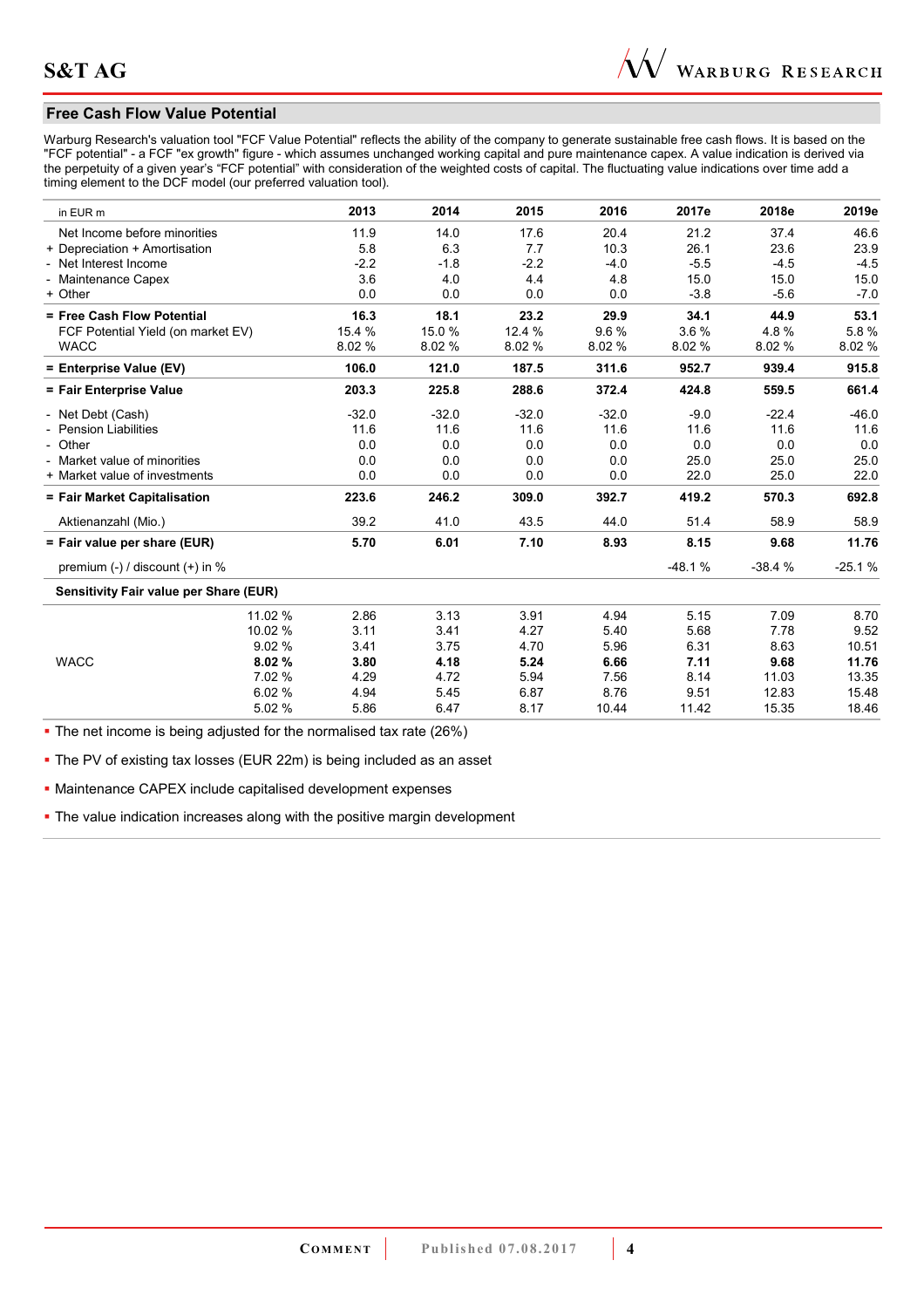

| Valuation                           |        |        |       |         |         |        |        |
|-------------------------------------|--------|--------|-------|---------|---------|--------|--------|
|                                     | 2013   | 2014   | 2015  | 2016    | 2017e   | 2018e  | 2019e  |
| Price / Book                        | 1.4x   | 1.3x   | 1.9x  | 2.2x    | 4.0x    | 3.5x   | 3.1x   |
| Book value per share ex intangibles | 0.62   | 0.72   | 0.61  | $-0.60$ | 0.88    | 1.44   | 2.14   |
| EV / Sales                          | 0.3x   | 0.3x   | 0.4 x | 0.6x    | 1.1x    | 1.0x   | 0.9x   |
| EV / EBITDA                         | 5.3x   | 5.3x   | 6.6x  | 9.1x    | 17.3x   | 13.2x  | 11.2x  |
| EV / EBIT                           | 7.4x   | 7.3x   | 9.1x  | 12.9x   | 32.8 x  | 19.8 x | 15.8x  |
| EV / EBIT adj.*                     | 7.4x   | 7.3x   | 9.1x  | 12.9x   | 26.6x   | 18.0x  | 14.6x  |
| P / FCF                             | 15.4 x | 7.5x   | 8.1x  | 6.9x    | n.a.    | 41.5x  | 27.5x  |
| P/E                                 | 8.0 x  | 8.9x   | 12.4x | 22.9 x  | 54.1 x  | 26.6x  | 20.9 x |
| $P / E$ adj.*                       | 8.0 x  | 8.9x   | 12.4x | 22.9 x  | 54.1 x  | 26.6x  | 20.9x  |
| Dividend Yield                      | 2.5%   | 2.4%   | 1.8%  | $1.3\%$ | $0.6\%$ | 0.8%   | 0.9%   |
| FCF Potential Yield (on market EV)  | 15.4 % | 15.0 % | 12.4% | $9.6\%$ | $3.6\%$ | 4.8%   | 5.8%   |
| *Adjustments made for: -            |        |        |       |         |         |        |        |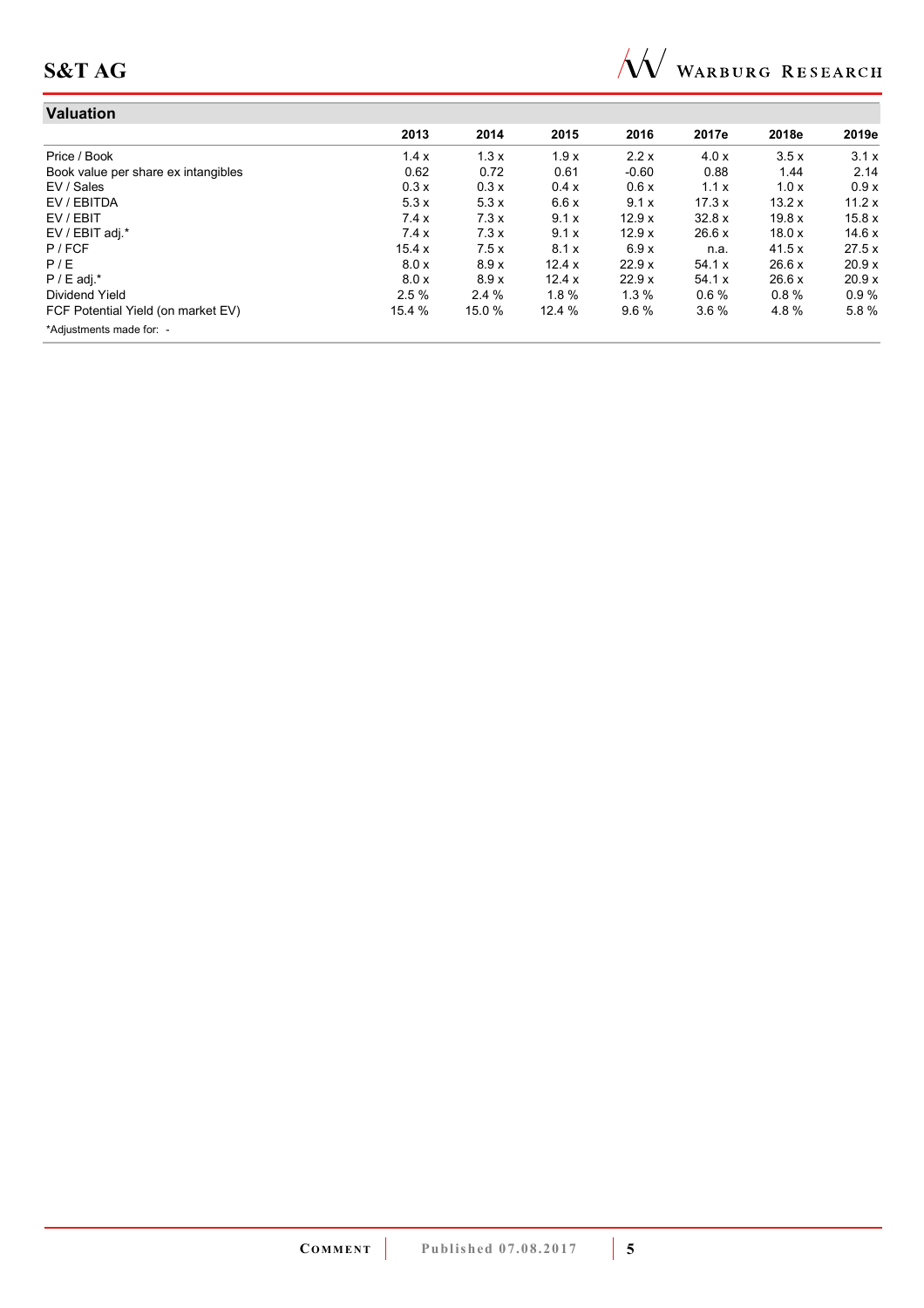

## **Consolidated profit & loss**

| In EUR <sub>m</sub>                              | 2013    | 2014   | 2015   | 2016   | 2017e  | 2018e | 2019e   |
|--------------------------------------------------|---------|--------|--------|--------|--------|-------|---------|
| <b>Sales</b>                                     | 337.9   | 385.5  | 468.2  | 503.7  | 871.4  | 963.8 | 1,041.1 |
| Change Sales yoy                                 | $-0.5%$ | 14.1 % | 21.4 % | 7.6%   | 73.0 % | 10.6% | 8.0%    |
| Increase / decrease in inventory                 | 0.0     | 0.0    | 0.0    | 0.0    | 0.0    | 0.0   | 0.0     |
| Own work capitalised                             | 0.9     | 1.2    | 2.7    | 2.8    | 8.0    | 6.0   | 6.0     |
| <b>Total Sales</b>                               | 338.8   | 386.8  | 470.9  | 506.5  | 879.4  | 969.8 | 1,047.1 |
| Material expenses                                | 226.7   | 258.3  | 309.3  | 334.8  | 559.9  | 613.5 | 660.6   |
| <b>Gross profit</b>                              | 112.1   | 128.4  | 161.6  | 171.7  | 319.5  | 356.4 | 386.5   |
| Gross profit margin                              | 33.2%   | 33.3%  | 34.5%  | 34.1%  | 36.7%  | 37.0% | 37.1%   |
| Personnel expenses                               | 66.2    | 72.4   | 89.5   | 93.5   | 176.3  | 190.8 | 204.0   |
| Other operating income                           | 6.7     | 5.0    | 6.3    | 6.1    | 6.1    | 6.7   | 7.3     |
| Other operating expenses                         | 32.5    | 38.2   | 50.0   | 50.0   | 94.1   | 101.2 | 107.8   |
| Unfrequent items                                 | 0.0     | 0.0    | 0.0    | 0.0    | 0.0    | 0.0   | 0.0     |
| <b>EBITDA</b>                                    | 20.1    | 22.9   | 28.4   | 34.4   | 55.2   | 71.1  | 82.0    |
| Margin                                           | 5.9%    | 5.9%   | 6.1%   | 6.8%   | 6.3%   | 7.4%  | 7.9%    |
| Depreciation of fixed assets                     | 2.9     | 3.1    | 2.8    | 3.5    | 7.0    | 7.2   | 7.3     |
| <b>EBITA</b>                                     | 17.2    | 19.7   | 25.6   | 30.9   | 48.2   | 63.8  | 74.7    |
| Amortisation of intangible assets                | 2.9     | 3.1    | 4.9    | 6.7    | 19.2   | 16.4  | 16.7    |
| Goodwill amortisation                            | 0.0     | 0.0    | 0.0    | 0.0    | 0.0    | 0.0   | 0.0     |
| <b>EBIT</b>                                      | 14.3    | 16.6   | 20.6   | 24.1   | 29.1   | 47.4  | 58.1    |
| Margin                                           | 4.2%    | 4.3%   | 4.4%   | 4.8%   | 3.3%   | 4.9%  | 5.6%    |
| EBIT adj.                                        | 14.3    | 16.6   | 20.6   | 24.1   | 35.9   | 52.0  | 62.7    |
| Interest income                                  | 0.5     | 1.6    | 0.3    | 0.3    | 0.5    | 0.5   | 0.5     |
| Interest expenses                                | 2.7     | 3.2    | 3.0    | 4.4    | 6.0    | 5.0   | 5.0     |
| Other financial income (loss)                    | 0.0     | $-0.3$ | 0.5    | 0.0    | 0.0    | 0.0   | 0.0     |
| <b>EBT</b>                                       | 12.1    | 14.8   | 18.4   | 20.1   | 23.6   | 42.9  | 53.6    |
| Margin                                           | 3.6%    | 3.8%   | 3.9%   | 4.0%   | 2.7%   | 4.5%  | 5.1%    |
| <b>Total taxes</b>                               | 0.1     | 0.8    | 0.8    | $-0.3$ | 2.4    | 5.6   | 7.0     |
| Net income from continuing operations            | 11.9    | 14.0   | 17.6   | 20.4   | 21.2   | 37.4  | 46.6    |
| Income from discontinued operations (net of tax) | 0.0     | 0.0    | 0.0    | 0.0    | 0.0    | 0.0   | 0.0     |
| Net income before minorities                     | 11.9    | 14.0   | 17.6   | 20.4   | 21.2   | 37.4  | 46.6    |
| Minority interest                                | 0.2     | 1.0    | 1.8    | 5.8    | 6.3    | 2.5   | 2.5     |
| Net income                                       | 11.7    | 13.0   | 15.8   | 14.6   | 14.9   | 34.9  | 44.1    |
| Margin                                           | 3.5%    | 3.4%   | 3.4%   | 2.9%   | 1.7%   | 3.6%  | 4.2%    |
| Number of shares, average                        | 39.2    | 41.0   | 43.5   | 44.0   | 51.4   | 58.9  | 58.9    |
| <b>EPS</b>                                       | 0.30    | 0.32   | 0.36   | 0.33   | 0.29   | 0.59  | 0.75    |
| EPS adj.                                         | 0.30    | 0.32   | 0.36   | 0.33   | 0.29   | 0.59  | 0.75    |
| *Adjustments made for:                           |         |        |        |        |        |       |         |

**Guidance: 2017: Sales EUR 860 - 890m, EBITDA > EUR 50m**

### **Financial Ratios**

|                               | 2013           | 2014    | 2015    | 2016    | 2017e     | 2018e   | 2019e   |  |
|-------------------------------|----------------|---------|---------|---------|-----------|---------|---------|--|
| Total Operating Costs / Sales | 94.3 %         | 94.4 %  | 94.5%   | 93.7 %  | 94.6 %    | 93.3 %  | 92.7 %  |  |
| <b>Operating Leverage</b>     | $-61.1 \times$ | 1.2x    | 1.1x    | 2.2x    | 0.3x      | 6.0 x   | 2.8x    |  |
| EBITDA / Interest expenses    | 7.4x           | 7.2x    | 9.5x    | 7.9x    | 9.2x      | 14.2 x  | 16.4x   |  |
| Tax rate (EBT)                | $1.1\%$        | $5.2\%$ | 4.3%    | $-1.6%$ | $10.0 \%$ | 13.0%   | 13.0 %  |  |
| Dividend Payout Ratio         | 19.7 %         | 20.5 %  | 19.7 %  | 21.5%   | 24.2 %    | 18.9 %  | 17.7 %  |  |
| Sales per Employee            | 215.246        | 173.748 | 195.078 | 215.250 | 354.658   | 373.602 | 384,322 |  |

#### **Sales, EBITDA**  in EUR m



in %

**Operating Performance** 



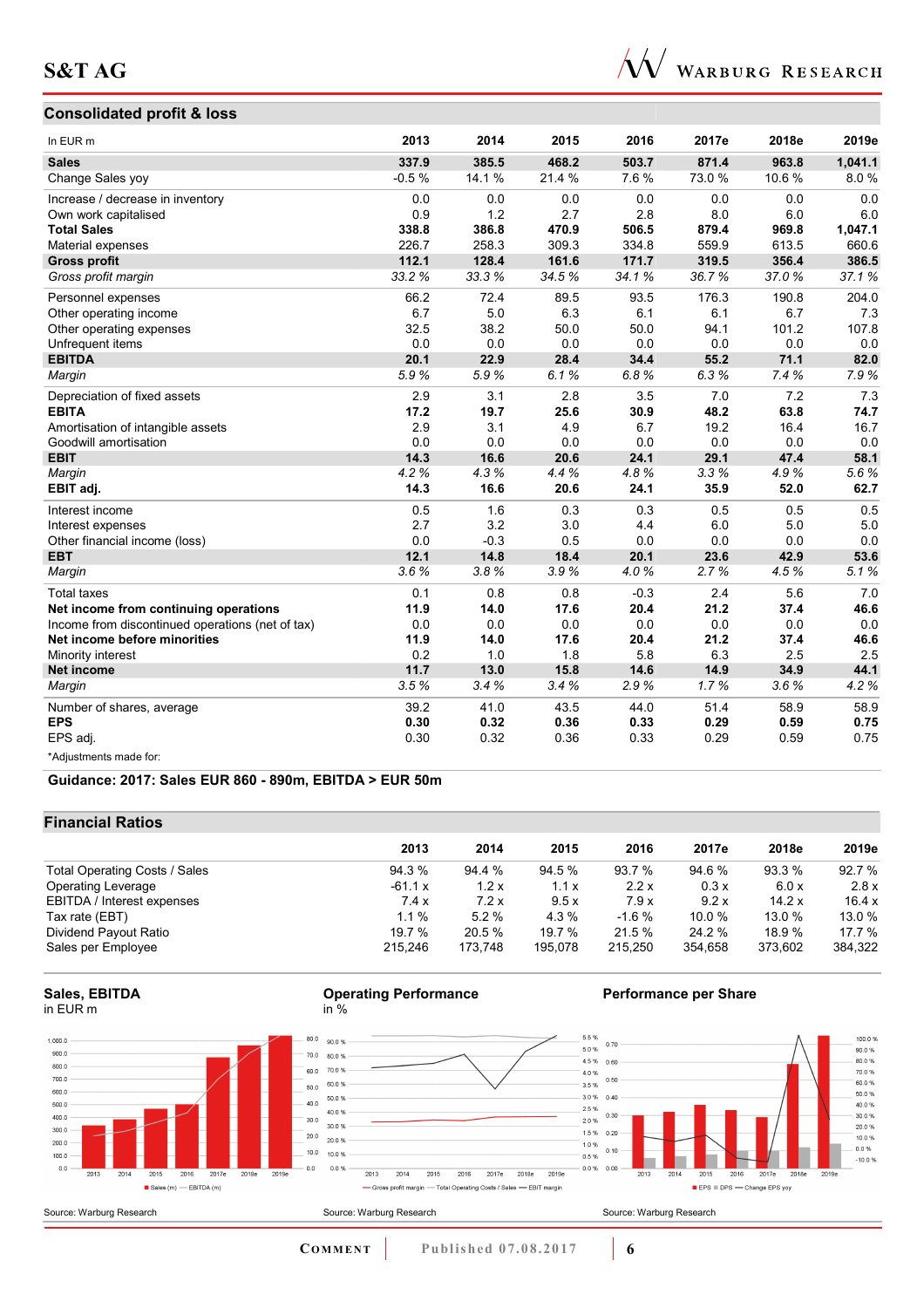# **Consolidated balance sheet**



| In EUR <sub>m</sub>                                     | 2013   | 2014   | 2015   | 2016   | 2017e | 2018e | 2019e |
|---------------------------------------------------------|--------|--------|--------|--------|-------|-------|-------|
| <b>Assets</b>                                           |        |        |        |        |       |       |       |
| Goodwill and other intangible assets                    | 44.8   | 57.1   | 72.8   | 183.2  | 179.1 | 177.7 | 176.0 |
| thereof other intangible assets                         | 44.8   | 57.1   | 72.8   | 183.2  | 179.1 | 177.7 | 176.0 |
| thereof Goodwill                                        | 0.0    | 0.0    | 0.0    | 0.0    | 0.0   | 0.0   | 0.0   |
| Property, plant and equipment                           | 9.0    | 11.4   | 15.2   | 27.5   | 27.5  | 27.3  | 27.0  |
| <b>Financial assets</b>                                 | 2.8    | 2.5    | 3.1    | 12.1   | 12.1  | 12.1  | 12.1  |
| Other long-term assets                                  | 0.0    | 1.3    | 0.0    | 0.0    | 0.0   | 0.0   | 0.0   |
| <b>Fixed assets</b>                                     | 56.5   | 72.3   | 91.0   | 222.8  | 218.7 | 217.1 | 215.1 |
| Inventories                                             | 22.7   | 30.0   | 28.7   | 84.9   | 96.8  | 107.1 | 115.7 |
| Accounts receivable                                     | 71.6   | 95.7   | 86.4   | 168.6  | 171.9 | 190.1 | 205.4 |
| Liquid assets                                           | 42.9   | 39.5   | 60.3   | 125.6  | 102.6 | 116.0 | 139.6 |
| Other short-term assets                                 | 26.3   | 35.6   | 52.6   | 66.9   | 66.9  | 66.9  | 66.9  |
| <b>Current assets</b>                                   | 163.6  | 200.8  | 228.0  | 445.9  | 438.2 | 480.1 | 527.5 |
| <b>Total Assets</b>                                     | 220.1  | 273.1  | 319.1  | 668.7  | 656.8 | 697.1 | 742.6 |
| Liabilities and shareholders' equity                    |        |        |        |        |       |       |       |
| Subscribed capital                                      | 39.3   | 43.3   | 43.8   | 48.9   | 58.9  | 58.9  | 58.9  |
| Capital reserve                                         | 2.6    | 8.2    | 8.1    | 44.9   | 44.9  | 44.9  | 44.9  |
| Retained earnings                                       | 27.7   | 38.3   | 51.0   | 61.9   | 71.9  | 100.9 | 137.9 |
| Other equity components                                 | $-0.5$ | $-2.9$ | $-3.1$ | $-1.8$ | 55.0  | 57.5  | 60.0  |
| Shareholders' equity                                    | 69.2   | 86.9   | 99.8   | 154.0  | 230.9 | 262.3 | 301.8 |
| Minority interest                                       | 2.1    | 2.8    | 2.4    | 87.0   | 19.0  | 19.0  | 19.0  |
| <b>Total equity</b>                                     | 71.2   | 89.7   | 102.2  | 241.1  | 249.9 | 281.3 | 320.8 |
| Provisions                                              | 6.8    | 6.9    | 8.4    | 50.7   | 31.2  | 31.2  | 31.2  |
| thereof provisions for pensions and similar obligations | 2.9    | 2.3    | 2.5    | 11.6   | 11.6  | 11.6  | 11.6  |
| Financial liabilities (total)                           | 52.3   | 41.0   | 51.0   | 93.6   | 93.6  | 93.6  | 93.6  |
| thereof short-term financial liabilities                | 28.4   | 14.8   | 22.9   | 19.5   | 19.5  | 19.5  | 19.5  |
| Accounts payable                                        | 46.6   | 74.2   | 70.1   | 134.3  | 136.1 | 147.9 | 156.9 |
| <b>Other liabilities</b>                                | 43.2   | 61.4   | 87.3   | 149.1  | 146.1 | 143.1 | 140.1 |
| <b>Liabilities</b>                                      | 148.9  | 183.3  | 216.8  | 427.7  | 407.0 | 415.8 | 421.8 |
| Total liabilities and shareholders' equity              | 220.1  | 273.1  | 319.1  | 668.7  | 656.8 | 697.1 | 742.6 |

#### **Financial Ratios**

|                                         | 2013   | 2014   | 2015   | 2016    | 2017e  | 2018e   | 2019e    |
|-----------------------------------------|--------|--------|--------|---------|--------|---------|----------|
| <b>Efficiency of Capital Employment</b> |        |        |        |         |        |         |          |
| <b>Operating Assets Turnover</b>        | 6.0 x  | 6.1x   | 8.5x   | 3.7x    | 5.8x   | 5.8x    | 5.7x     |
| Capital Employed Turnover               | 4.0x   | 4.1x   | 4.9x   | 2.3x    | 3.5x   | 3.6x    | 3.6x     |
| <b>ROA</b>                              | 20.8%  | 18.0 % | 17.4 % | 6.5%    | 6.8%   | 16.1%   | 20.5 %   |
| <b>Return on Capital</b>                |        |        |        |         |        |         |          |
| ROCE (NOPAT)                            | 17.1%  | 17.8%  | 20.9%  | 15.5 %  | 11.1 % | 15.8%   | 18.1 %   |
| <b>ROE</b>                              | 17.9 % | 16.6 % | 17.0 % | 11.5%   | 7.7%   | 14.1 %  | 15.6 %   |
| Adj. ROE                                | 17.9 % | 16.6 % | 17.0 % | 11.5%   | 7.7%   | 14.1 %  | 15.6 %   |
| <b>Balance sheet quality</b>            |        |        |        |         |        |         |          |
| Net Debt                                | 12.2   | 3.8    | $-6.9$ | $-20.3$ | 2.6    | $-10.8$ | $-34.4$  |
| Net Financial Debt                      | 9.3    | 1.5    | $-9.4$ | $-32.0$ | $-9.0$ | $-22.4$ | $-46.0$  |
| Net Gearing                             | 17.2 % | 4.2%   | -6.7 % | $-8.4%$ | 1.0%   | $-3.8%$ | $-10.7%$ |
| Net Fin. Debt / EBITDA                  | 46.5 % | 6.4%   | n.a.   | n.a.    | n.a.   | n.a.    | n.a.     |
| Book Value / Share                      | 1.8    | 2.1    | 2.3    | 3.1     | 3.9    | 4.5     | 5.1      |
| Book value per share ex intangibles     | 0.6    | 0.7    | 0.6    | $-0.6$  | 0.9    | 1.4     | 2.1      |

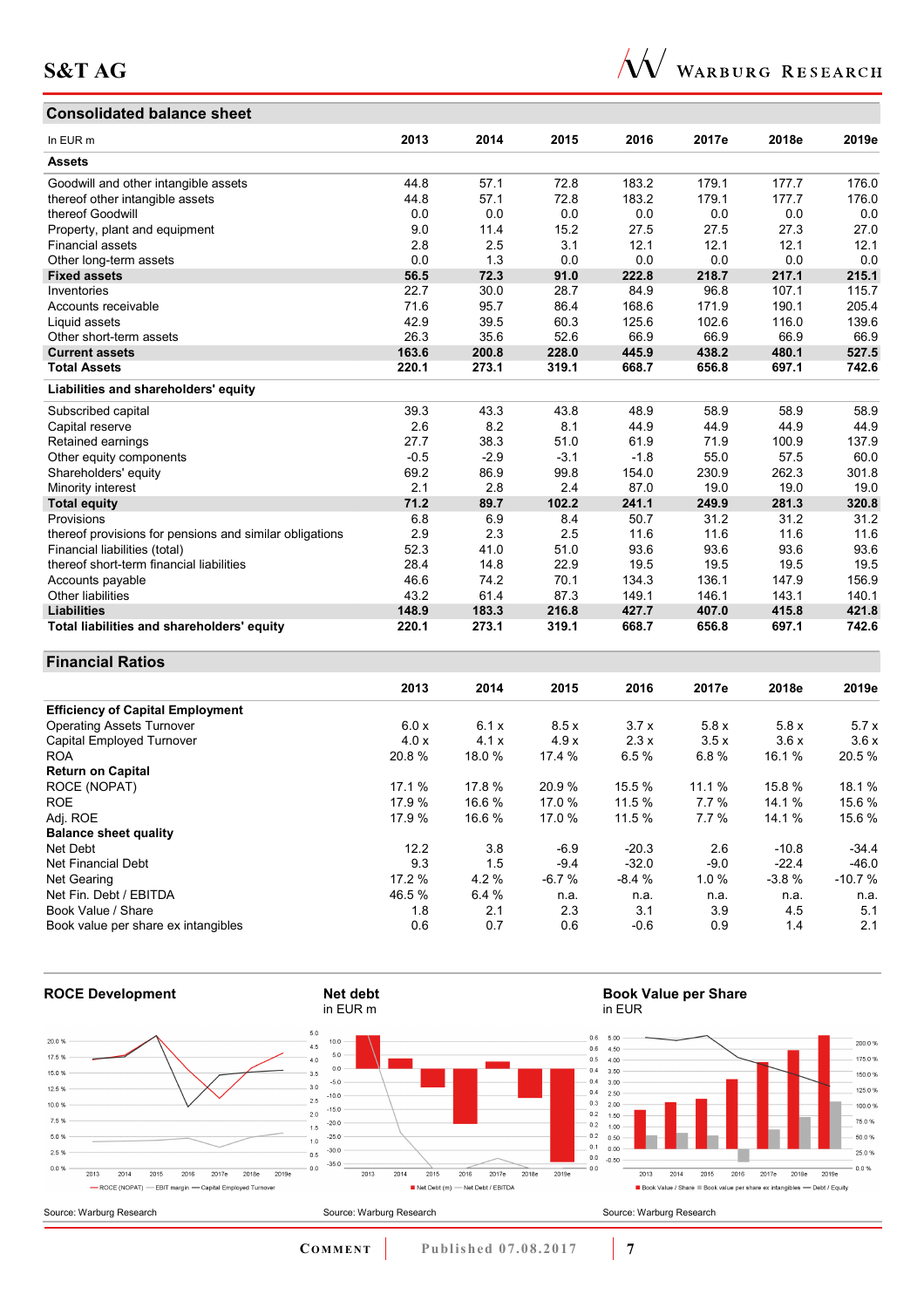## **Consolidated cash flow statement**



| In EUR m                                               | 2013   | 2014    | 2015    | 2016   | 2017e   | 2018e   | 2019e   |
|--------------------------------------------------------|--------|---------|---------|--------|---------|---------|---------|
| Net income                                             | 11.9   | 14.0    | 17.6    | 20.4   | 21.2    | 37.4    | 46.6    |
| Depreciation of fixed assets                           | 2.9    | 3.1     | 2.8     | 3.5    | 7.0     | 7.2     | 7.3     |
| Amortisation of goodwill                               | 0.0    | 0.0     | 0.0     | 0.0    | 0.0     | 0.0     | 0.0     |
| Amortisation of intangible assets                      | 2.9    | 3.1     | 4.9     | 6.7    | 19.2    | 16.4    | 16.7    |
| Increase/decrease in long-term provisions              | $-4.1$ | $-2.2$  | $-2.2$  | 0.0    | 0.0     | 0.0     | 0.0     |
| Other non-cash income and expenses                     | $-9.5$ | $-9.0$  | 2.9     | $-1.4$ | $-19.5$ | 0.0     | 0.0     |
| Cash Flow before NWC change                            | 4.2    | 9.2     | 26.0    | 29.3   | 27.9    | 61.0    | 70.5    |
| Increase / decrease in inventory                       | 1.5    | $-1.9$  | 1.4     | 9.3    | $-11.9$ | $-10.3$ | $-8.6$  |
| Increase / decrease in accounts receivable             | 12.1   | $-7.2$  | 13.4    | $-1.5$ | $-3.3$  | $-18.2$ | $-15.3$ |
| Increase / decrease in accounts payable                | $-6.8$ | 20.6    | $-8.8$  | 20.3   | 1.8     | 11.8    | 9.0     |
| Increase / decrease in other working capital positions | 0.0    | 0.0     | 0.0     | 0.0    | 0.0     | 0.0     | 0.0     |
| Increase / decrease in working capital (total)         | 6.9    | 11.5    | 6.0     | 28.2   | $-13.4$ | $-16.7$ | $-14.9$ |
| Net cash provided by operating activities [1]          | 11.1   | 20.6    | 32.0    | 57.5   | 14.4    | 44.3    | 55.6    |
| Investments in intangible assets                       | $-2.0$ | $-2.0$  | $-4.0$  | $-6.0$ | $-15.0$ | $-15.0$ | $-15.0$ |
| Investments in property, plant and equipment           | $-3.0$ | $-3.0$  | $-4.0$  | $-3.5$ | $-7.0$  | $-7.0$  | $-7.0$  |
| Payments for acquisitions                              | 0.0    | 0.0     | 0.0     | 59.2   | $-6.5$  | $-3.0$  | $-3.0$  |
| <b>Financial investments</b>                           | 0.0    | 0.0     | 0.0     | 0.0    | 0.0     | 0.0     | 0.0     |
| Income from asset disposals                            | 0.0    | $-12.6$ | $-10.8$ | 3.2    | 0.0     | 0.0     | 0.0     |
| Net cash provided by investing activities [2]          | $-5.0$ | $-17.6$ | $-18.8$ | 53.1   | $-28.5$ | $-25.0$ | $-25.0$ |
| Change in financial liabilities                        | 1.9    | 3.1     | 6.1     | 39.8   | 0.0     | 0.0     | 0.0     |
| Dividends paid                                         | 0.0    | 0.0     | $-2.9$  | $-3.5$ | $-4.9$  | $-5.9$  | $-7.1$  |
| Purchase of own shares                                 | 0.0    | 0.0     | 0.0     | 0.0    | 0.0     | 0.0     | 0.0     |
| Capital measures                                       | $-0.1$ | 10.5    | 0.0     | 44.0   | 0.0     | 0.0     | 0.0     |
| Other                                                  | $-3.4$ | $-9.2$  | $-6.9$  | $-4.3$ | $-4.0$  | 0.0     | 0.0     |
| Net cash provided by financing activities [3]          | $-1.6$ | 4.4     | $-3.6$  | 75.9   | $-8.9$  | $-5.9$  | $-7.1$  |
| Change in liquid funds [1]+[2]+[3]                     | 4.5    | 7.4     | 9.6     | 186.5  | $-22.9$ | 13.4    | 23.6    |
| Effects of exchange-rate changes on cash               | $-0.5$ | $-1.1$  | 0.5     | 0.0    | 0.0     | 0.0     | 0.0     |
| Cash and cash equivalent at end of period              | 34.0   | 49.3    | 49.5    | 246.8  | 102.6   | 116.0   | 139.6   |

## **Financial Ratios**

|                                      | 2013   | 2014     | 2015    | 2016    | 2017e    | 2018e   | 2019e   |
|--------------------------------------|--------|----------|---------|---------|----------|---------|---------|
| <b>Cash Flow</b>                     |        |          |         |         |          |         |         |
| <b>FCF</b>                           | 6.1    | 15.6     | 24.0    | 48.2    | $-7.6$   | 22.3    | 33.6    |
| Free Cash Flow / Sales               | 1.8%   | 4.0%     | 5.1%    | 9.5%    | $-0.9%$  | $2.3\%$ | $3.2\%$ |
| Free Cash Flow Potential             | 16.3   | 18.1     | 23.2    | 29.9    | 34.1     | 44.9    | 53.1    |
| Free Cash Flow / Net Profit          | 51.9%  | 120.2 %  | 151.5 % | 329.0 % | $-50.6%$ | 63.9%   | 76.3%   |
| Interest Received / Avg. Cash        | 1.4%   | 3.9%     | 0.7%    | 0.4%    | 0.4%     | 0.5%    | 0.4%    |
| Interest Paid / Avg. Debt            | 5.6%   | 6.8%     | 6.5%    | 6.0%    | 6.4%     | 5.3%    | 5.3%    |
| <b>Management of Funds</b>           |        |          |         |         |          |         |         |
| Investment ratio                     | 1.5%   | $1.3\%$  | 1.7%    | 1.9%    | 2.5%     | 2.3%    | 2.1%    |
| Maint. Capex / Sales                 | 1.1%   | $1.0 \%$ | 0.9%    | 1.0%    | 1.7%     | 1.6%    | 1.4%    |
| Capex / Dep                          | 86.5%  | 79.7 %   | 103.5 % | 92.4 %  | 84.2 %   | 93.2 %  | 91.9%   |
| Avg. Working Capital / Sales         | 14.7 % | 12.9 %   | 9.7%    | 14.8 %  | 13.3%    | 13.6 %  | 14.1 %  |
| Trade Debtors / Trade Creditors      | 153.8% | 129.0 %  | 123.3 % | 125.5 % | 126.3 %  | 128.5 % | 130.9%  |
| <b>Inventory Turnover</b>            | 10.0 x | 8.6x     | 10.8x   | 3.9x    | 5.8x     | 5.7x    | 5.7x    |
| Receivables collection period (days) | 77     | 91       | 67      | 122     | 72       | 72      | 72      |
| Payables payment period (days)       | 75     | 105      | 83      | 146     | 89       | 88      | 87      |
| Cash conversion cycle (Days)         | $-31$  | $-52$    | $-49$   | $-34$   | $-20$    | -18     | $-16$   |

**Free Cash Flow Generation** 









**COMMENT** Published 07.08.2017 **8** 

2016 2017e 2018e 2019e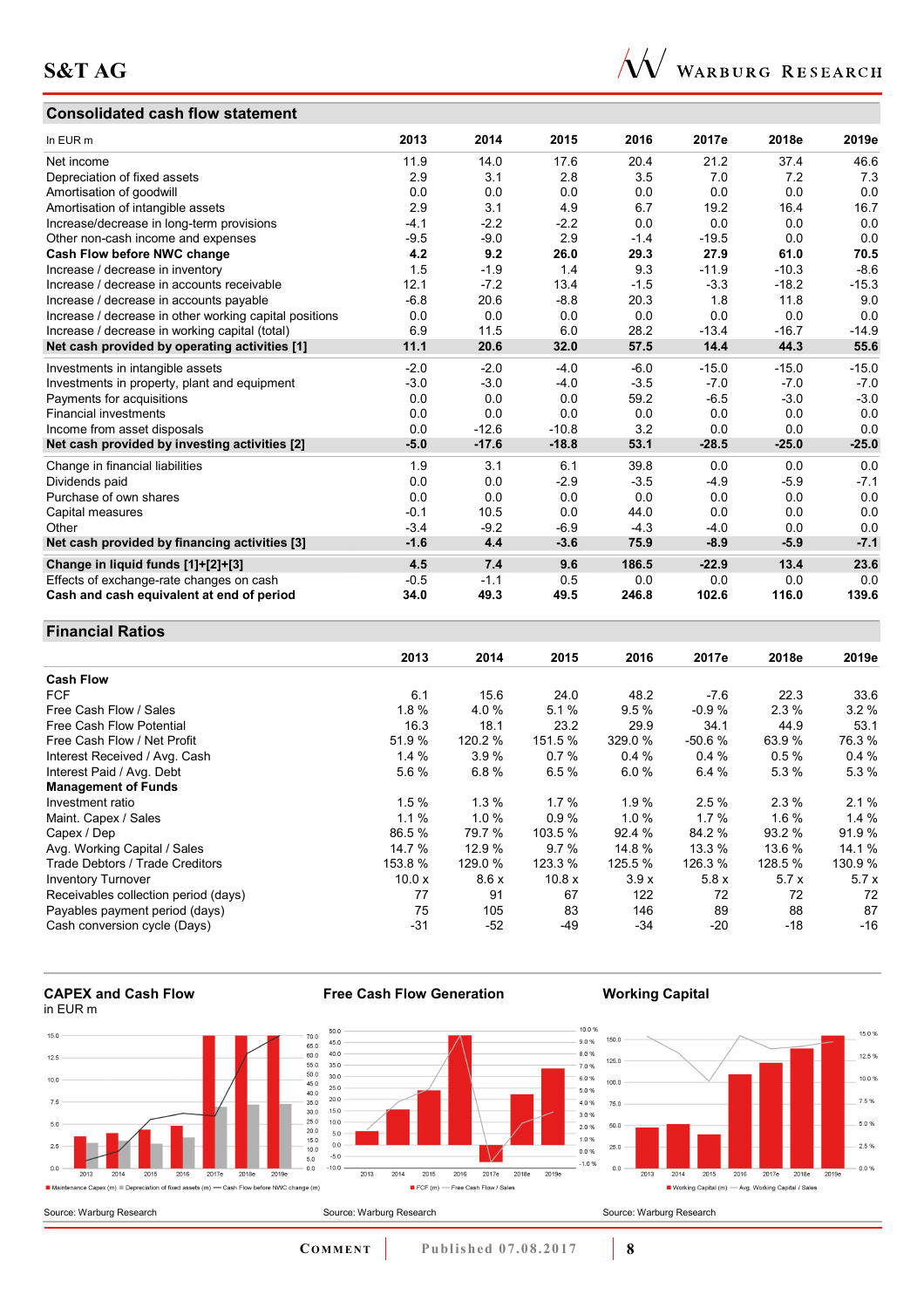

#### **LEGAL DISCLAIMER**

This research report ("investment recommendation" or "recommendation") was prepared by the Warburg Research GmbH, a fully owned subsidiary of the M.M.Warburg & CO (AG & Co.) KGaA and is passed on by the M.M.Warburg & CO (AG & Co.) KGaA. It contains selected information and does not purport to be complete. The report is based on publicly available information and data ("the information") believed to be accurate and complete. Warburg Research GmbH neither examines the information for accuracy and completeness, nor guarantees its accuracy and completeness. Possible errors or incompleteness of the information do not constitute grounds for liability of M.M.Warburg & CO (AG & Co.) KGaA or Warburg Research GmbH for damages of any kind whatsoever, and M.M.Warburg & CO (AG & Co.) KGaA and Warburg Research GmbH are not liable for indirect and/or direct and/or consequential damages. In particular, neither M.M.Warburg & CO (AG & Co.) KGaA nor Warburg Research GmbH are liable for the statements, plans or other details contained in these analyses concerning the examined companies, their affiliated companies, strategies, economic situations, market and competitive situations, regulatory environment, etc. Although due care has been taken in compiling this research report, it cannot be excluded that it is incomplete or contains errors. M.M.Warburg & CO (AG & Co.) KGaA and Warburg Research GmbH, their shareholders and employees are not liable for the accuracy and completeness of the statements, estimations and the conclusions derived from the information contained in this document. Provided a research report is being transmitted in connection with an existing contractual relationship, i.e. financial advisory or similar services, the liability of M.M.Warburg & CO (AG & Co.) KGaA and Warburg Research GmbH shall be restricted to gross negligence and wilful misconduct. In case of failure in essential tasks, M.M.Warburg & CO (AG & Co.) KGaA and Warburg Research GmbH are liable for normal negligence. In any case, the liability of M.M.Warburg & CO (AG & Co.) KGaA and Warburg Research GmbH is limited to typical, expectable damages. This research report does not constitute an offer or a solicitation of an offer for the purchase or sale of any security. Partners, directors or employees of M.M.Warburg & CO (AG & Co.) KGaA, Warburg Research GmbH or affiliated companies may serve in a position of responsibility, i.e. on the board of directors of companies mentioned in the report. Opinions expressed in this report are subject to change without notice. All rights reserved.

#### **COPYRIGHT NOTICE**

This work including all its parts is protected by copyright. Any use beyond the limits provided by copyright law without permission is prohibited and punishable. This applies, in particular, to reproductions, translations, microfilming, and storage and processing on electronic media of the entire content or parts thereof.

#### **DISCLOSURE ACCORDING TO §34B OF THE GERMAN SECURITIES TRADING ACT (WHPG), THE ORDINANCE ON THE ANALYSIS OF FINANCIAL INSTRUMENTS (FINANV) AND MAR INCL. COMMISSION DELEGATED REGULATION (EU) 2016/958**

The valuation underlying the investment recommendation for the company analysed here is based on generally accepted and widely used methods of fundamental analysis, such as e.g. DCF Model, Free Cash Flow Potential, Peer Group Comparison or Sum of the Parts Model (see also <http://www.mmwarburg.de/disclaimer/disclaimer.htm#Valuation>). The result of this fundamental valuation is modified to take into consideration the analyst's assessment as regards the expected development of investor sentiment and its impact on the share price.

Independent of the applied valuation methods, there is the risk that the price target will not be met, for instance because of unforeseen changes in demand for the company's products, changes in management, technology, economic development, interest rate development, operating and/or material costs, competitive pressure, supervisory law, exchange rate, tax rate etc. For investments in foreign markets and instruments there are further risks, generally based on exchange rate changes or changes in political and social conditions.

This commentary reflects the opinion of the relevant author at the point in time of its compilation. A change in the fundamental factors underlying the valuation can mean that the valuation is subsequently no longer accurate. Whether, or in what time frame, an update of this commentary follows is not determined in advance.

Additional internal and organisational arrangements to prevent or to deal with conflicts of interest have been implemented. Among these are the spatial separation of Warburg Research GmbH from M.M.Warburg & CO (AG & Co.) KGaA and the creation of areas of confidentiality. This prevents the exchange of information, which could form the basis of conflicts of interest for Warburg Research in terms of the analysed issuers or their financial instruments.

The analysts of Warburg Research GmbH do not receive a gratuity – directly or indirectly – from the investment banking activities of M.M.Warburg & CO (AG & Co.) KGaA or of any company within the Warburg Group.

All prices of financial instruments given in this investment recommendation are the closing prices on the last stock-market trading day before the publication date stated, unless another point in time is explicitly stated.

M.M.Warburg & CO (AG & Co.) KGaA and Warburg Research GmbH are subject to the supervision of the Federal Financial Supervisory Authority, BaFin. M.M.Warburg & CO (AG & Co.) KGaA is additionally subject to the supervision of the European Central Bank (ECB).

#### **SOURCES**

All data and consensus estimates have been obtained from FactSet except where stated otherwise.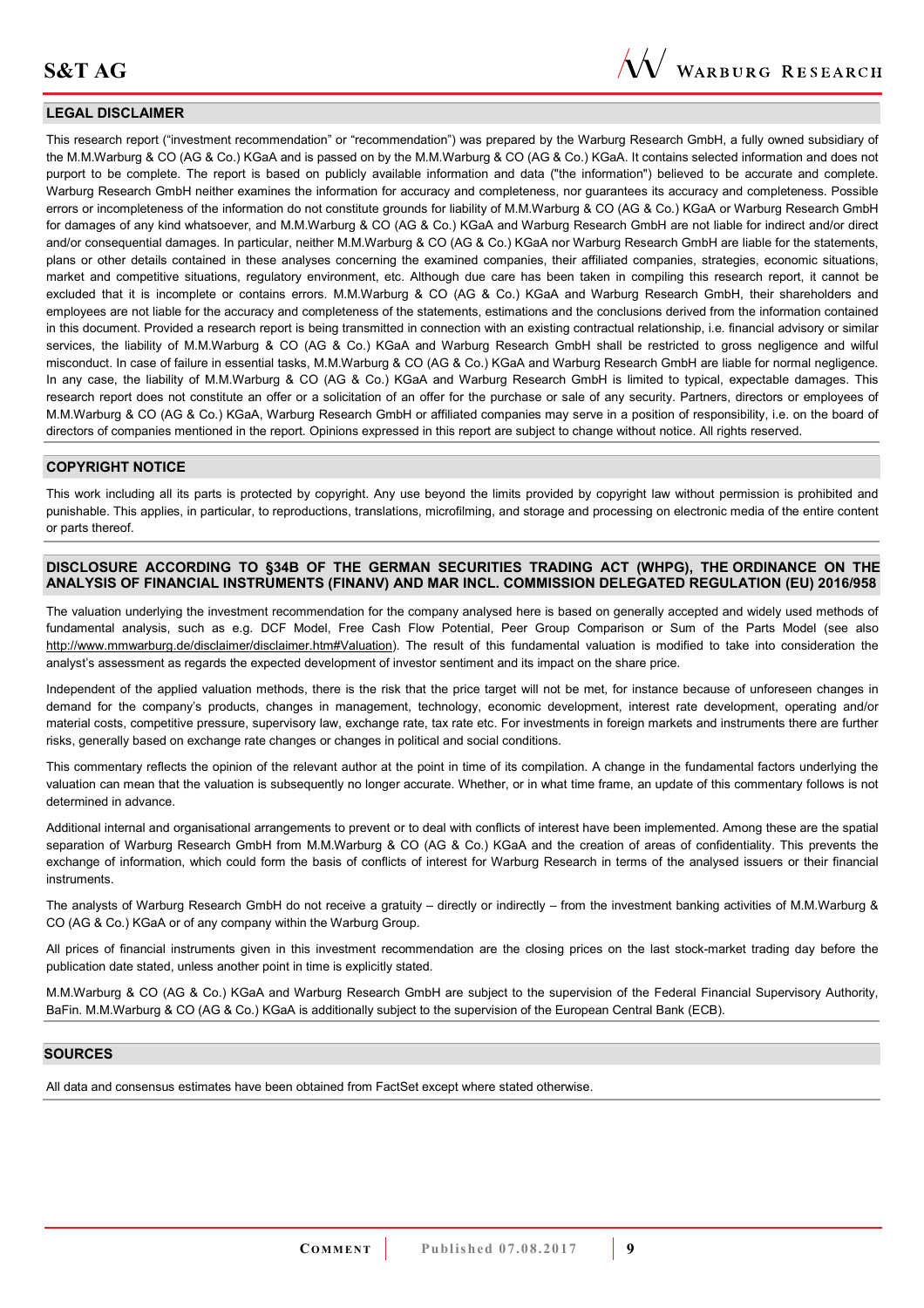#### **Additional information for clients in the United States**

1. This research report (the "Report") is a product of Warburg Research GmbH, Germany, a fully owned subsidiary of M.M.Warburg & CO (AG & Co.) KGaA, Germany (in the following collectively "Warburg"). Warburg is the employer of the research analyst(s), who have prepared the Report. The research analyst(s) reside outside the United States and are not associated persons of any U.S. regulated broker-dealer and therefore are not subject to the supervision of any U.S. regulated broker-dealer.

2. The Report is provided in the United States for distribution solely to "major U.S. institutional investors" under Rule 15a-6 of the U.S. Securities Exchange Act of 1934.

3. Any recipient of the Report should effect transactions in the securities discussed in the Report only through J.P.P. Euro-Securities, Inc., Delaware.

4. J.P.P. Euro-Securities, Inc. does not accept or receive any compensation of any kind for the dissemination of the research reports from Warburg.

#### **Reference in accordance with section 34b of the German Securities Trading Act (WpHG), the Ordinance on the Analysis of Financial Instruments (FinAnV), MAR and Commission Delegated Regulation (EU) regarding possible conflicts of interest with companies analysed:**

- **-1-** Warburg Research, or an affiliated company, or an employee of one of these companies responsible for the compilation of the research, hold a **share of more than 5%** of the equity capital of the analysed company.
- **-2-**  Warburg Research, or an affiliated company, within the last twelve months participated in the **management of a consortium** for an issue in the course of a public offering of such financial instruments, which are, or the issuer of which is, the subject of the investment recommendation.
- **-3-** Companies affiliated with Warburg Research **manage financial instruments**, which are, or the issuers of which are, subject of the investment recommendation, in a market based on the provision of buy or sell contracts.

**-4-**  MMWB, Warburg Research, or an affiliated company, reached an agreement with the issuer to provide **investment banking and/or investment services** and the relevant agreement was in force in the last 12 months or there arose for this period, based on the relevant agreement, the obligation to provide or to receive a service or compensation - provided that this disclosure does not result in the disclosure of confidential business information.

- **-5-** The company compiling the analysis or an affiliated company had reached an **agreement on the compilation of the investment recommendation** with the analysed company.
- **-6-** Companies affiliated with Warburg Research **regularly trade** financial instruments of the analysed company or derivatives of these.
- **-6a-** Warburg Research, or an affiliated company, holds a **net long position of more than 0.5%** of the total issued share capital of the analysed company.
- **-6b-** Warburg Research, or an affiliated company, holds a **net short position of more than 0.5%** of the total issued share capital of the analysed company.
- **-6c-** The issuer holds shares of more than 5% of the total issued capital of Warburg Research or an affiliated company.
- **-7-** The company preparing the analysis as well as its affiliated companies and employees have **other important interests** in relation to the analysed company, such as, for example, the exercising of mandates at analysed companies.

| Company | <b>Disclosure</b> | Link to the historical price targets and rating changes (last 12 months) |
|---------|-------------------|--------------------------------------------------------------------------|
| S&T AG  | $\mathbf{r}$      | http://www.mmwarburg.com/disclaimer/disclaimer en/AT0000A0E9W5.htm       |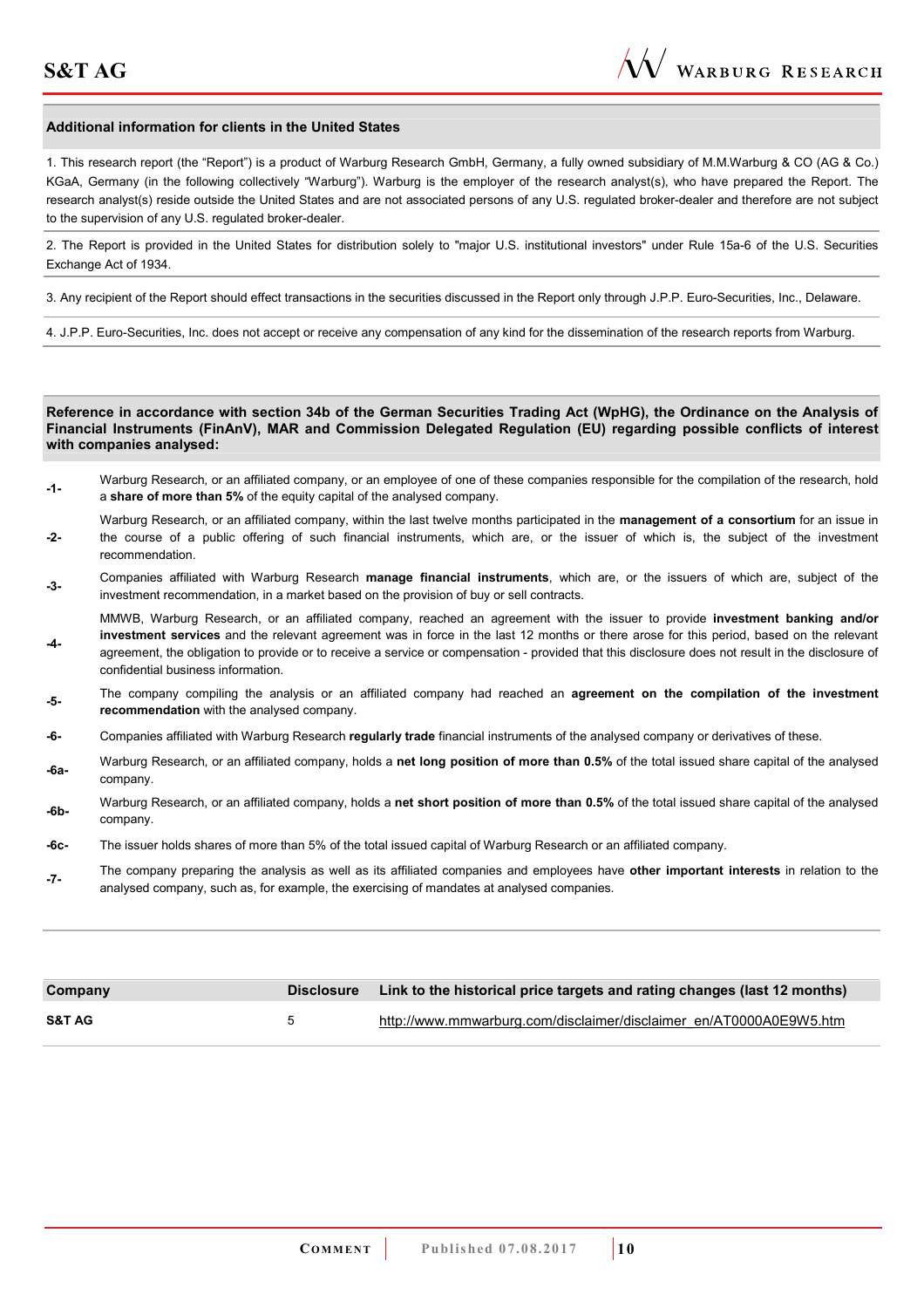#### **INVESTMENT RECOMMENDATION**

Investment recommendation: expected direction of the share price development of the financial instrument up to the given price target in the opinion of the analyst who covers this financial instrument.

| -B-           | Buv:                     | The price of the analysed financial instrument is expected to rise over the next 12 months.                  |
|---------------|--------------------------|--------------------------------------------------------------------------------------------------------------|
| -H-           | Hold:                    | The price of the analysed financial instrument is expected to remain mostly flat over the next 12<br>months. |
| -S-           | Sell:                    | The price of the analysed financial instrument is expected to fall over the next 12 months.                  |
| $\frac{1}{2}$ | <b>Rating suspended:</b> | The available information currently does not permit an evaluation of the company.                            |

#### **WARBURG RESEARCH GMBH – ANALYSED RESEARCH UNIVERSE BY RATING**

| Rating           | <b>Number of stocks</b> | % of Universe |
|------------------|-------------------------|---------------|
| Buy              | 105                     | 52            |
| Hold             | 88                      | 44            |
| Sell             | 6                       | 3             |
| Rating suspended | $\overline{2}$          | 1             |
| <b>Total</b>     | 201                     | 100           |

#### **WARBURG RESEARCH GMBH - ANALYSED RESEARCH UNIVERSE BY RATING ...**

**M taking into account only those companies which were provided with major investment services in the last twelve months.** 

| Rating           | <b>Number of stocks</b> | % of Universe |
|------------------|-------------------------|---------------|
| Buy              | 28                      | 70            |
| Hold             | 9                       | 23            |
| Sell             |                         | 3             |
| Rating suspended | 2                       | 5             |
| <b>Total</b>     | 40                      | 100           |

### **PRICE AND RATING HISTORY S&T AG AS OF 07.08.2017**



Markings in the chart show rating changes by Warburg Research GmbH in the last 12 months. Every marking details the date and closing price on the day of the rating change.